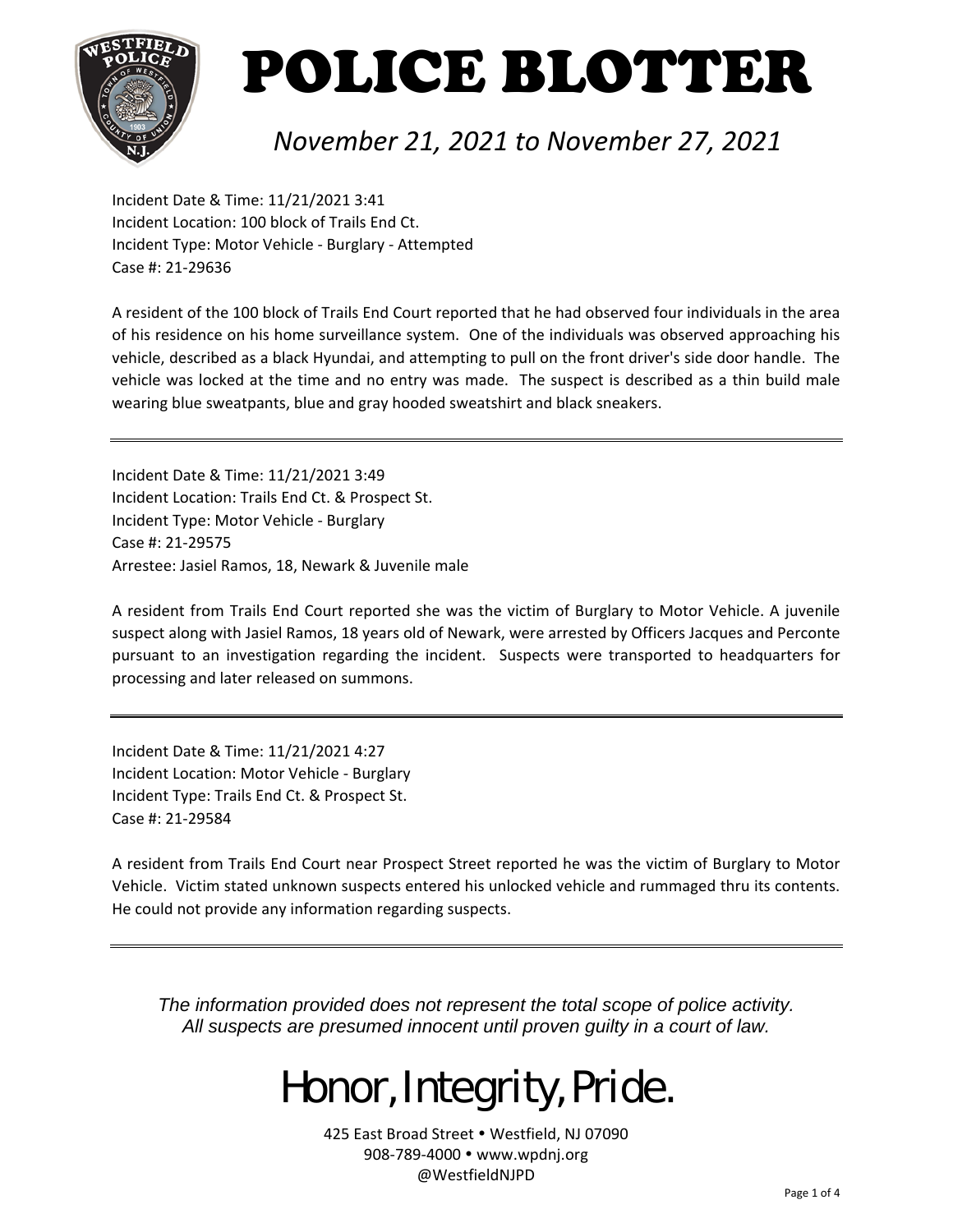

### *November 21, 2021 to November 27, 2021*

Incident Date & Time: 11/22/2021 14:55 Incident Location: N. Florence Ave. Incident Type: Motor Vehicle ‐ Burglary, Theft Case #: 21‐29710

A resident reports that 10 days prior he learned that his vehicle was burglarized. The vehicle was left unlocked in the resident's driveway at the time of the burglary. The actor entered the vehicle and removed a multipurpose tool from the center console of the vehicle. The tool is valued at \$75.

Incident Date & Time: 11/23/2021 11:57 Incident Location: Bell Dr. Incident Type: Fraud, Theft Case #: 21‐29793

A resident reports that checks they sent in the mail were stolen. The checks then had the "pay to" and amounts changed. The actor(s) then deposited or cashed the changed checks committing a fraud. The victim is at a monetary loss of over \$6,000.

Incident Date & Time: 11/23/2021 13:30 Incident Location: 600 block of Roosevelt St. Incident Type: Identity Theft Case #: 21‐29797

A resident reports that they were the victim of Identity Theft. Specifically, that unknown actor(s) opened accounts at a financial institution in their name. The resident stated that they are unaware who opened the account without their authorization or what information was used to open the account.

*The information provided does not represent the total scope of police activity. All suspects are presumed innocent until proven guilty in a court of law.* 

## Honor, Integrity, Pride.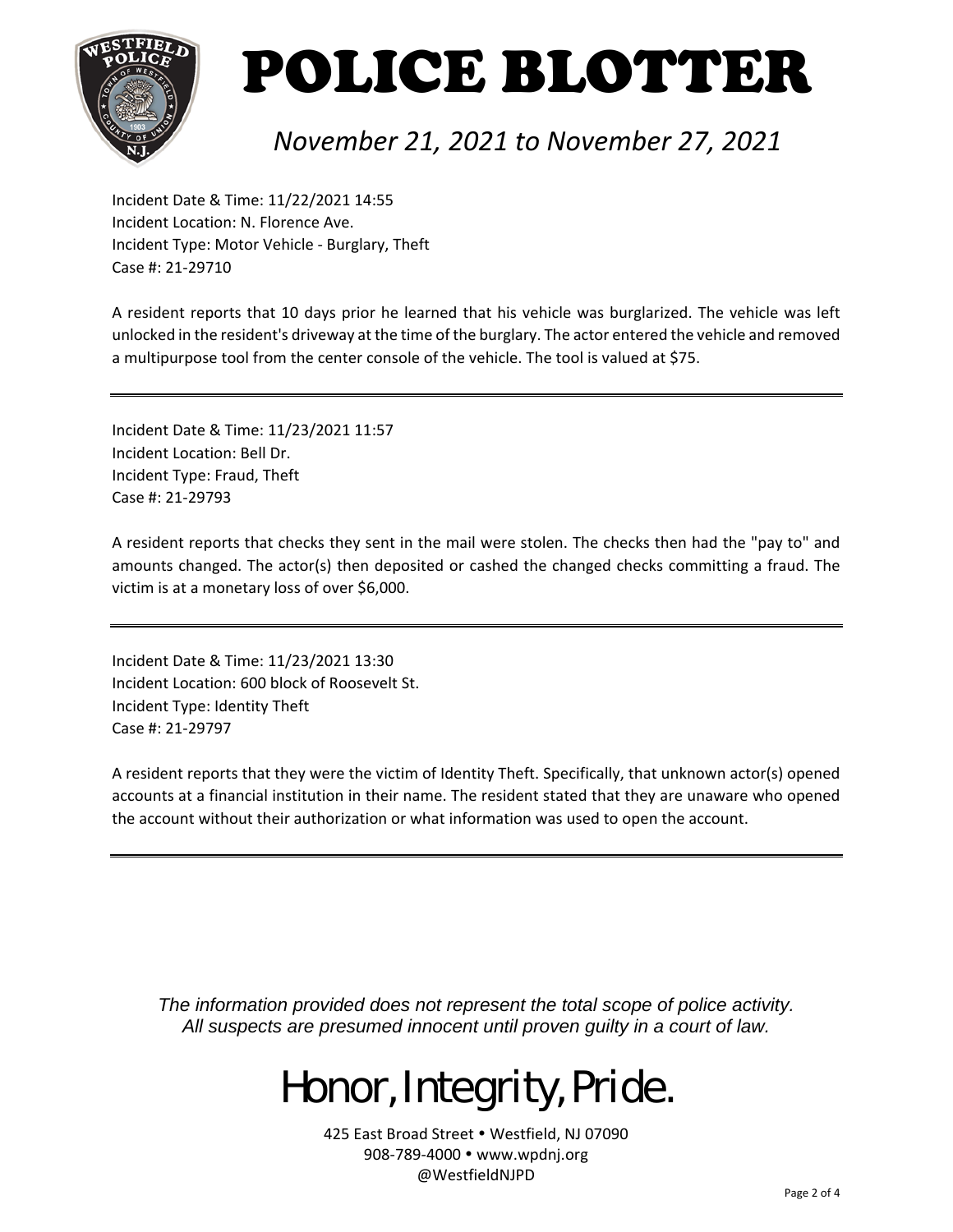

### *November 21, 2021 to November 27, 2021*

Incident Date & Time: 11/24/2021 14:44 Incident Location: 300 block of Orenda Cir. Incident Type: Fraud Case #: 21‐29892

A resident of the 300 block of Orenda Circle reported being a victim of a fraud. Resident reported speaking to an unknown suspect after receiving a text message and providing personal financial banking information.

Incident Date & Time: 11/25/2021 2:01 Incident Location: Central Ave. & Myrtle Ave. Incident Type: DWI Case #: 21‐29948 Arrestee: Artemis Watts, 53, North Plainfield

At approximately 0216 hours, Officers Natale and DiBella placed Artemus Watts of North Plainfield under arrest for Driving While Intoxicated, 39:4‐50, pursuant to a motor vehicle stop. He was processed and turned over to a sober adult with a mandatory Westfield Municipal Court date of 12/2/2021 at 0900 hours.

Incident Date & Time: 11/26/2021 11:25 Incident Location: 100 block of Hardwick Ave. Incident Type: Fraud, Identity Theft Case #: 21‐30031

A resident of the 100 block of Hardwick Avenue reported being a victim of a fraud and identity theft when unknown suspect(s) attempted to open a bank account in victim's name. Victim was advised by their bank of the attempt.

*The information provided does not represent the total scope of police activity. All suspects are presumed innocent until proven guilty in a court of law.* 

## Honor, Integrity, Pride.